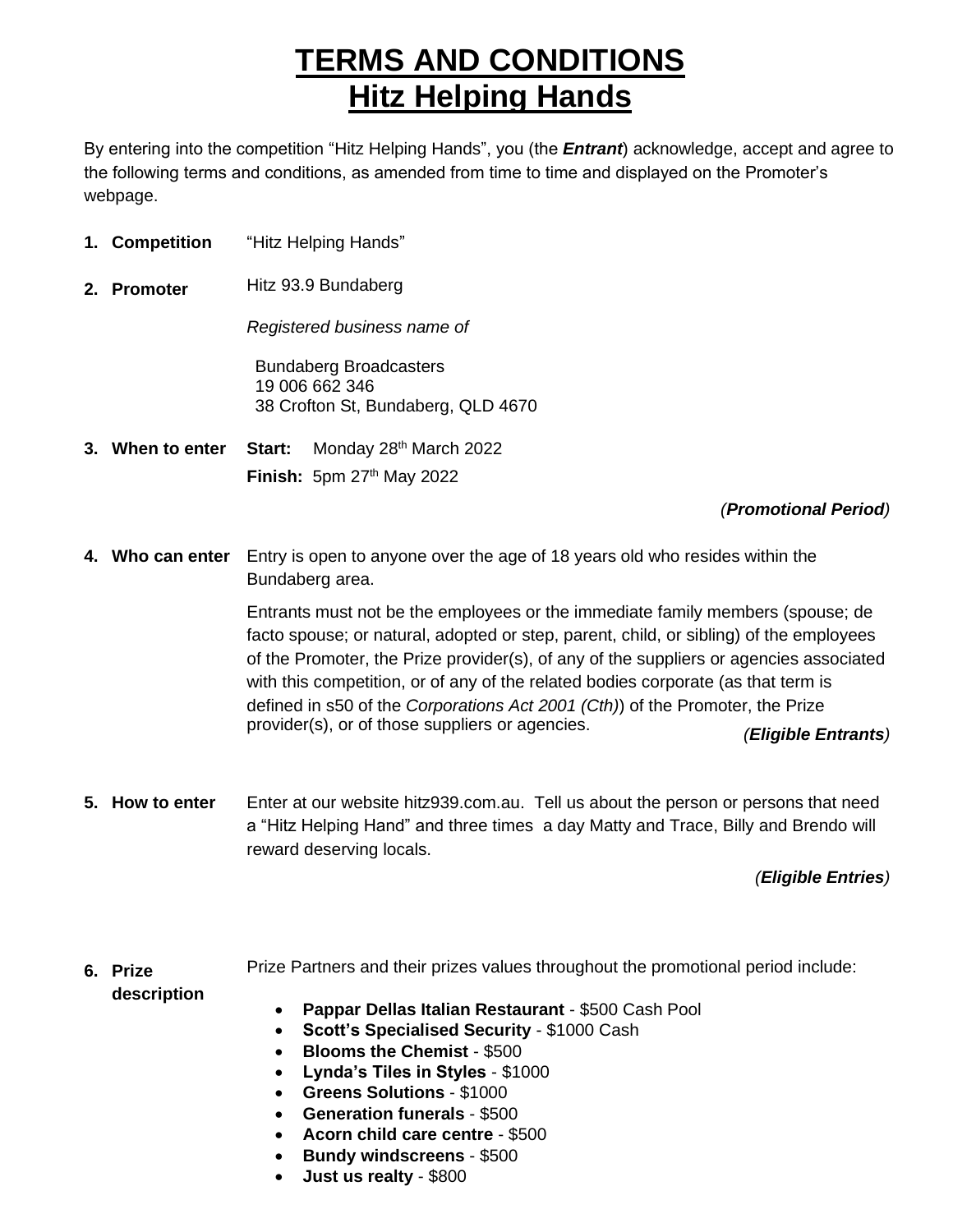- **Bargara golf club**  \$500
- **Bundaberg indoor sports centre**  \$1000
- **iVape**  \$1000
- **Bundaberg lunch box**  \$500
- **Clarke rubber**  \$500
- **Beach 365**  \$500
- **Beach 365**  \$800
- **Solomons**  \$800
- **Everything but the bike**  \$500
- **Trade tools Bundaberg**  \$500
- **Boost juice**  \$800
- **Tint a car**  \$800
- **Aussie home loans**  \$500
- **G & T Auto sales**  \$500
- **Joe Knott smash repairs**  \$500
- **Bundaberg indoor sports centre**  \$500
- **Bundaberg indoor sports centre**  \$800
- **Coochie Hydrogreen**  \$1000
- **Precision healthcare centre**  \$1000
- **Wilsons industrial centre**  \$1000
- **Hydraulink Bundaberg**  \$500
- **Zacs meats**  \$1000
- **BOQ**  \$1000
- **Ace Fabrications**  \$500
- **Stellarossa**  \$1000
- **KPS concreting**  \$1000
- **The Childers butchery**  \$800
- **The Lighthouse Hotel**  \$500
- **Duplic8**  \$800
- Peace of mind Dental \$800
- **Sanshells**  \$800
- **Shift Automotive**  \$1000
- **Ultratune**  \$1000
- **Hotondo Homes**  \$800
- **South Kolan Hotel**  \$800
- **Dr Mo Chiropractic**  \$500

Prize contents or description may change at the discretion of Grant Broadcasters. (the *Prize*)

**7. Prize valuation \$33,100** AUD\$+GST.

*General*

- **8. Prize restrictions**
- No part of the Prize can be exchanged or redeemed for cash or any other prize.
- The Prize cannot be transferred to another person.
- The Prize is subject to the standard terms and conditions of the Prize provider(s).
- The Prize only includes the items listed. All additional costs are the sole responsibility of the winner.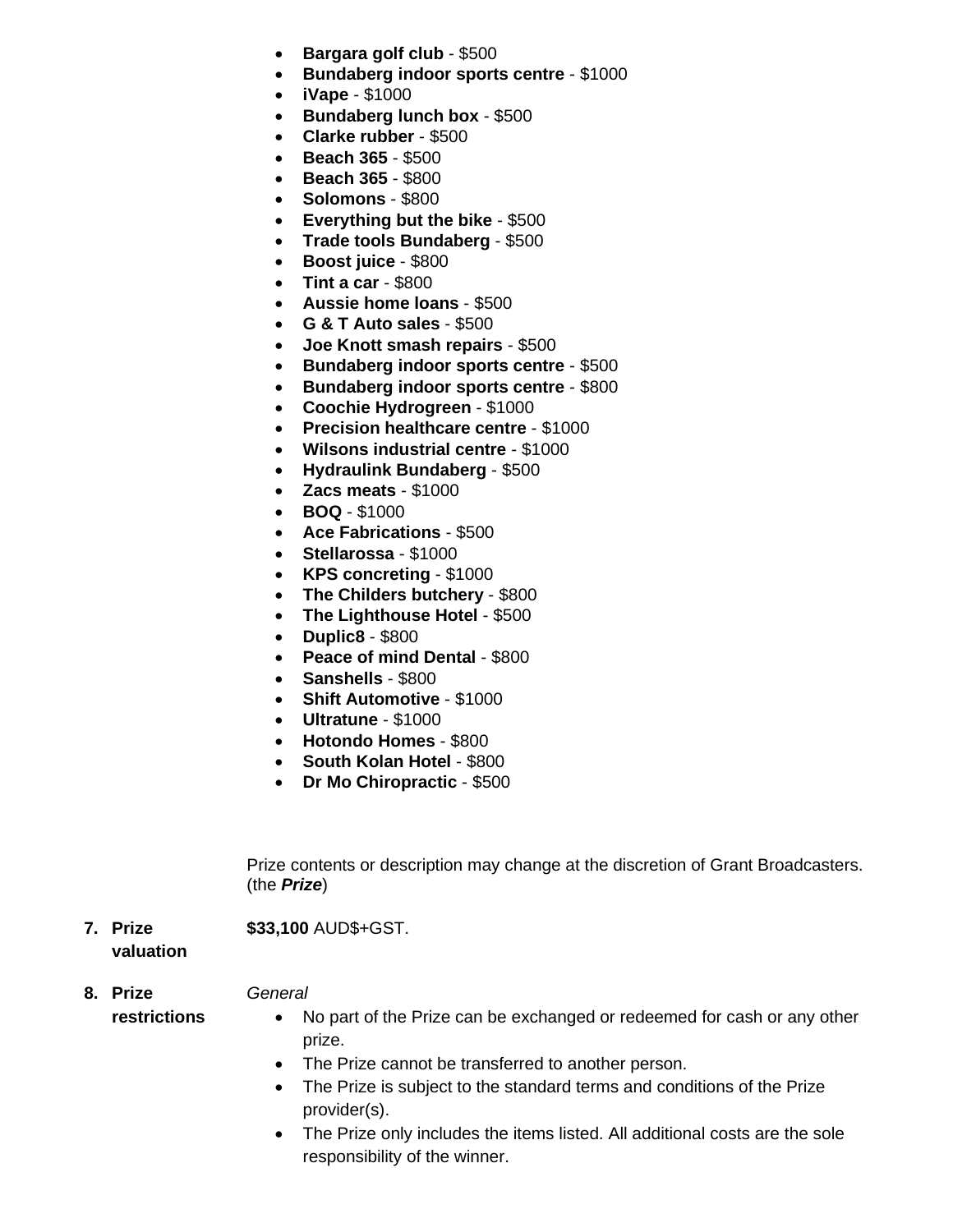- **9. Prize Draw** Bundaberg Broadcasters has the right to disqualify contestants on safety grounds or unfair conduct at any time. In all matters, all decisions of Bundaberg Broadcasters staff (including how the major prize pool is given away and to whom) will be final and cannot be contested. No correspondence or discussions will be entertained, and any defamatory comments found on social media relating to Hitz93.9, or promotional partners, will be reported to appropriate authorities.
- **10. Issuing the Prize** Upon winning a prize, the winner will be provided with formal documentation highlighting their successfully win, and the method of collection
- **11. Publicity** By entering this competition you agree to the following:
	- Hitz 93.9 to broadcast your name on air and publish your photo on the station's websites and/or social media accounts
	- Hitz 93.9 to share your details with our partners associated with this competition

As part of the Prize the Promoter may require the winner to participate in radio interview(s).

**12. Privacy** By entering this Competition all Entrants accept the Promoters' Privacy Policy as amended from time to time and available on the participating radio station websites.

> All Entrants' details are automatically entered on the Promoter's promotions database and that of any associated sponsors of the promotion. The Promoter also maintains a record of the winner's details.

By entering into this Competition, each Entrant consents to his or her personal information (as that term is defined in the *Privacy Act 1988 (Cth)*) being used for:

- the purpose of distribution of the Prize by the Promoter, the Prize provider(s) and third parties;
- publicity purposes by the Promoter for the purpose of the Competition, including broadcast on radio and publication online and on social media of the Entrant's first and last name, the Entrant's suburb and state of residence, and the Entrant's likeness, voice and character if that Entrant is the winner;
- direct marketing by the Prize provider(s) for goods and services (Entrants can elect to opt out at any time by selecting 'unsubscribe' when they receive direct marketing material); and
- Direct marketing by the Promoter for future competitions and other goods and services (Entrants can elect to opt out at any time by selecting 'unsubscribe' when they receive direct marketing material).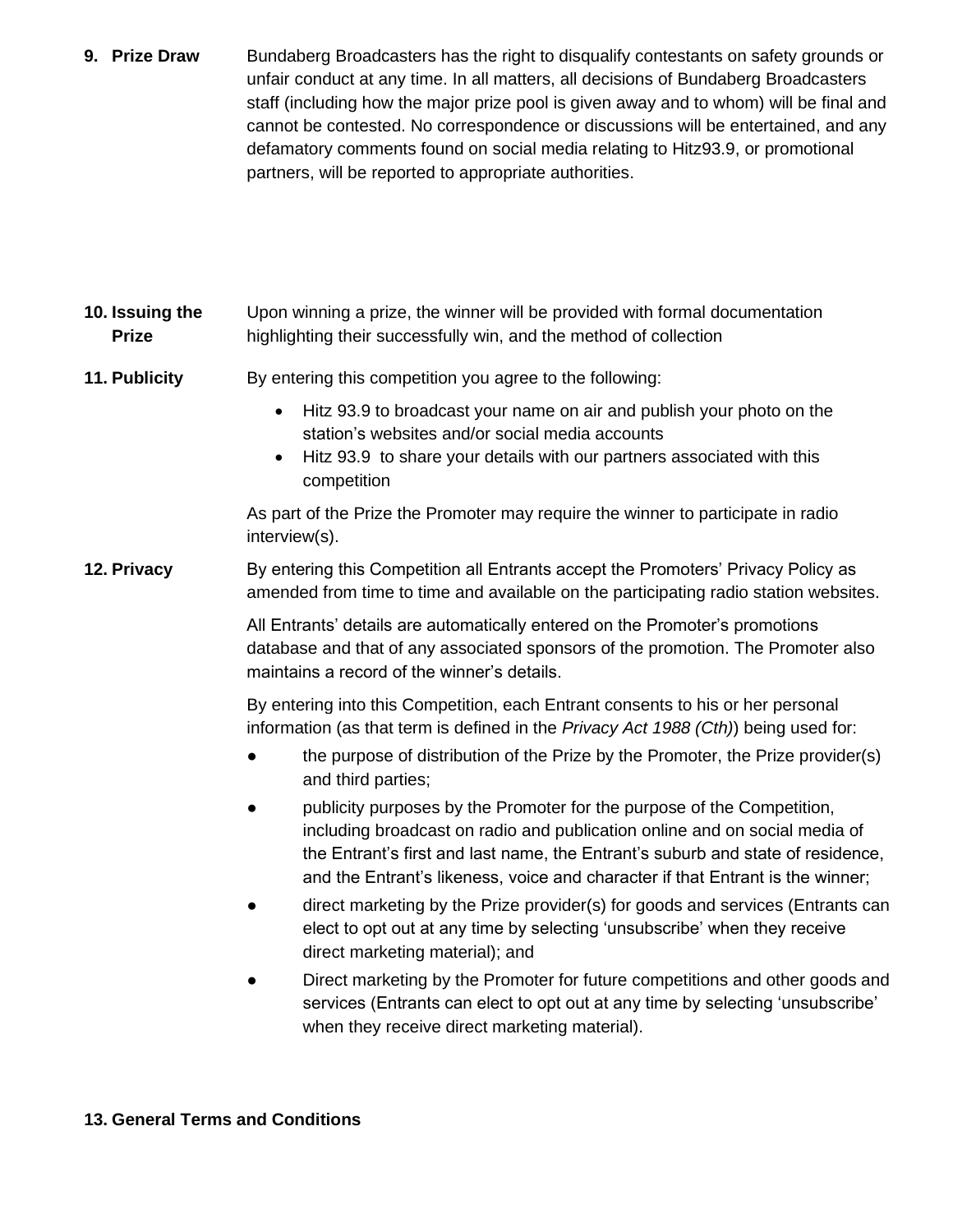- a) The Promoter and its representatives may conduct security and identification verification checks in their absolute discretion to confirm whether an Entrant is eligible to enter the Competition and whether any winner drawn is eligible to win the Prize.
- b) The Promoter reserves the right to disqualify entries if those entries do not comply with these Terms and Conditions.
- c) The Promoter reserves the right to disqualify entries where the Entrant has tampered with the entry process or tampered with the operation of the Competition or any website of the Promoter or engaged in any improper conduct calculated to affect the fairness of the Competition. The Promoter further reserves its rights to recover costs from any Entrant who engages in this conduct.
- d) All decisions by the Promoter are final and at the discretion of the Promoter. The Promoter will not enter into discussion or correspondence about any decisions affecting this Competition.
- e) The Promoter is not responsible for:
	- i) lost, late or misdirected entries; or
	- ii) any problems or technical malfunction of any network or lines, computer online systems, communication network, computer equipment, software, technical problems or traffic congestion online, including any error, omission, alteration, tampering, deletion, theft, destruction, transmission interruption, communications failure or otherwise preventing any Entrant from successfully entering the Competition.
- f) The value of the Prize is accurate and based upon the recommended retail value of the Price (inclusive of GST) as at the start date of the Promotional Period. The Promoter does not accept responsibility for any variation in the value of the Prize after that date.
- g) If the Prize or a portion of the Prize is unavailable for any reason the Promoter reserves the right to substitute the Prize (or that portion of the Prize) for a prize of equal or greater value and/or specification, subject to the written directions of any regulatory authority.
- h) Despite any other term or condition of these Terms and Conditions, the Promoter reserves the right to withdraw the Competition at any time and for any reason whatsoever, subject to any regulatory requirements.
- i) Each Entrant, the winner and the winner's travelling companion release from, and indemnify the Promoter, the Prize provider(s) and their related bodies corporate against, all loss, (including but not limited to indirect or consequential loss), damage, expense and personal injury which is suffered or sustained (including without limitation to that caused by any person's negligence) arising from the participation in the Competition or acceptance of the Prize, except for any liability which cannot be excluded by law (in which case liability is limited to the minimum amount allowable by law).
- j) A winner and the winner's travelling companion have rights under the Australian Consumer Law and other similar legislation which cannot be excluded, restricted or modified by the Promoter. These rights include a statutory guarantee that any services provided by the Promoter or the Prize provider(s) will be rendered with due care and skill and that any goods will be of acceptable quality. These Terms and Conditions do not exclude, restrict or modify those statutory rights in any way. However, to the extent it is permitted by law to do so, the Promoter makes no representations or warranties, express or implied, other than the Australian Consumer Law, regarding the quality and suitability of the Prize awarded under these conditions of entry and will not be responsible for breach of any such implied terms.